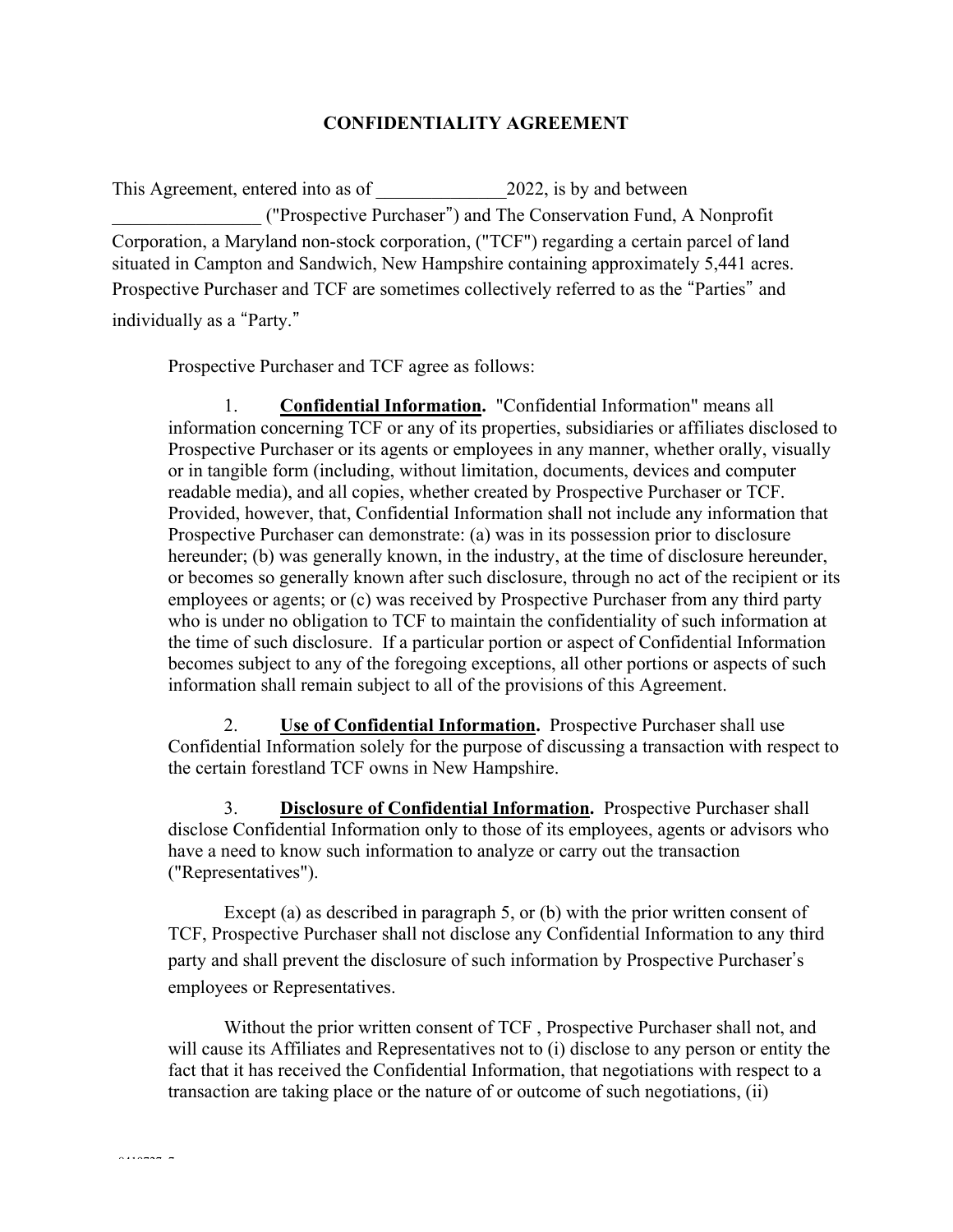represent, directly or indirectly, whether orally or in writing, that the transaction, the Prospective Purchaser or any product or service provided by the Prospective Purchaser or any of its affiliates has been approved or endorsed by TCF or (iii) use, or permit the use of, the name of TCF or any of its affiliates' or any derivative thereof, including but not limited to any logos or trademarks, for any promotional purpose or any other activities, including in any marketing materials, publications, advertising or press releases.

4. **Reproduction and Return of Confidential Information.** Prospective Purchaser agrees not to reproduce or copy Confidential Information without TCF's prior written permission in each case, except as reasonably required to analyze and accomplish the transaction. Upon demand by TCF at any time, the Prospective Purchaser shall promptly return to TCF or destroy, at TCF's option, all tangible materials that disclose or embody Confidential Information and Prospective Purchaser will confirm to TCF the permanent deletion of all electronic copies.

5. **Notice of Required Disclosure.** If Prospective Purchaser is required to disclose TCF's Confidential Information pursuant to subpoena or a similar request or order of a court or administrative agency, Prospective Purchaser shall promptly, notify TCF of the order or request so that TCF may, in its discretion, seek protective orders.

6. **Governing Law.** This Agreement and all actions related to it shall be governed by the laws of Virginia excluding its choice of law principles.

7. **Injunctive Relief.** The parties acknowledge that it may be impossible to measure the damages that would be suffered by TCF if the Prospective Purchaser fails to comply with this Agreement and that in the event of any such failure, TCF may not have an adequate remedy at law. TCF shall, therefore, in the event of any breach of this Agreement be entitled in addition to any other rights and remedies to seek a court order granting immediate injunctive relief without having to post a bond. The Prospective Purchaser shall not urge, as a defense to any proceeding for such injunctive relief, that TCF has an adequate remedy at law.

8. **Use of Name.** Neither Party may use the name, logos, or trademarks of the other party in connection with any advertising, publicity materials or any other activities without the prior written consent of the other party.

9. **Assigns.** The rights and obligations herein shall bind the Parties, their legal representatives, successors and assigns.

10. **Duration.** This Agreement shall remain in full force and effect for a period of five (5) years from the Effective Date.

11. **Entire Agreement; Amendment.** This Agreement expresses the entire agreement and understanding of the Parties with respect to the subject matter hereof and supersedes all prior oral or written agreements, commitments and understandings

 $\frac{1}{2}$ -2-